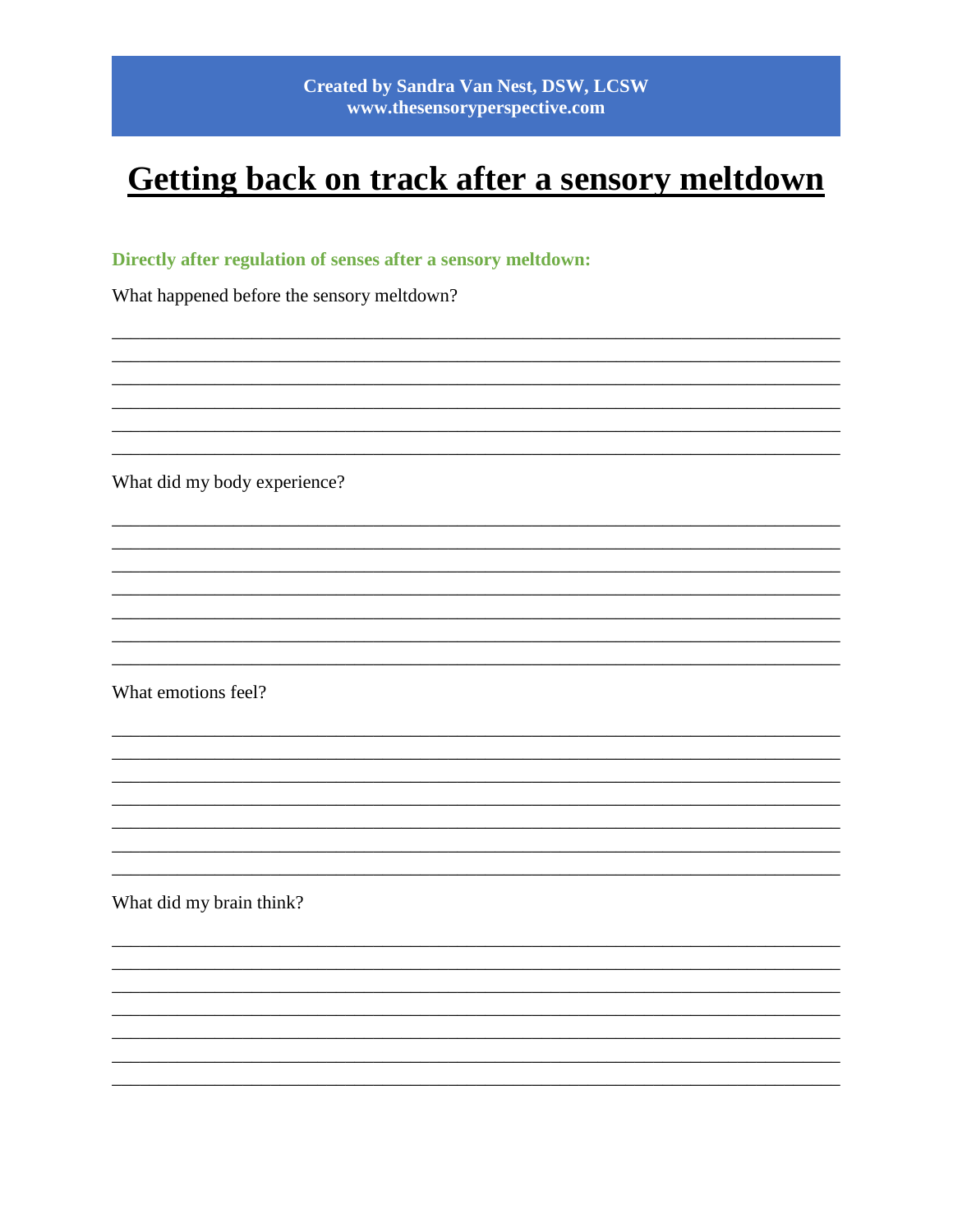## **Created by Sandra Van Nest, DSW, LCSW** www.thesensoryperspective.com

## What happened during the sensory meltdown?

What did my body do?

What emotions can I remember?

Why did I melt down?

#### What happened after the sensory meltdown?

5 Minutes?

30 Minutes?

One hour?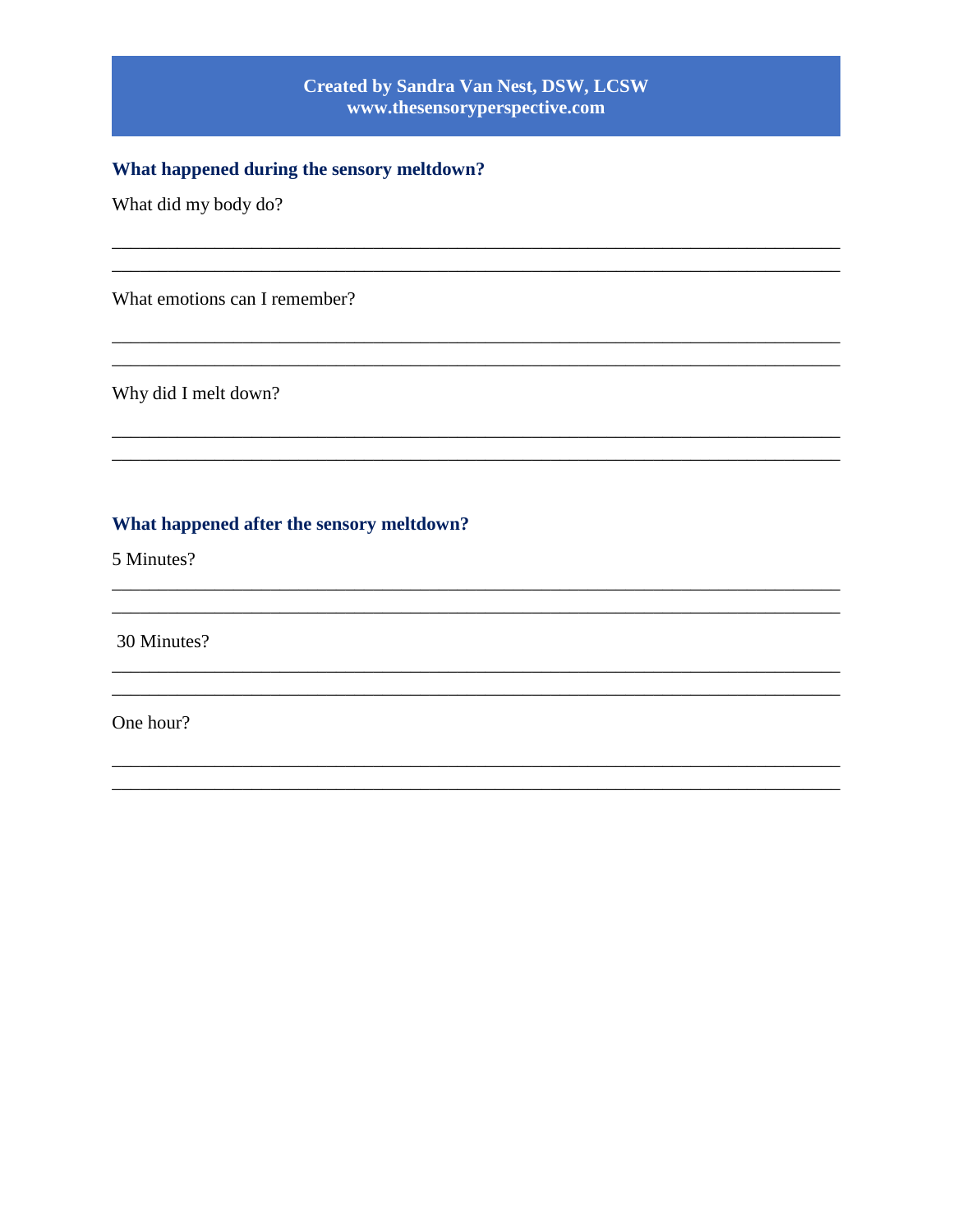## **Created by Sandra Van Nest, DSW, LCSW** www.thesensoryperspective.com

#### 2 Hours after regulation after meltdown:

Body Scan: Check in with each part of your body? How does it feel? What body parts might need attention?

Write out the story of the sensory meltdown. What happened and why?

What did you do to make the situation easier?

What did you do to make the situation trickier?

What do you need from the people around you the next time that a sensory meltdown happens?

and the control of the control of the control of the control of the control of the control of the control of the

What can you do for yourself the next time a sensory meltdown happens?